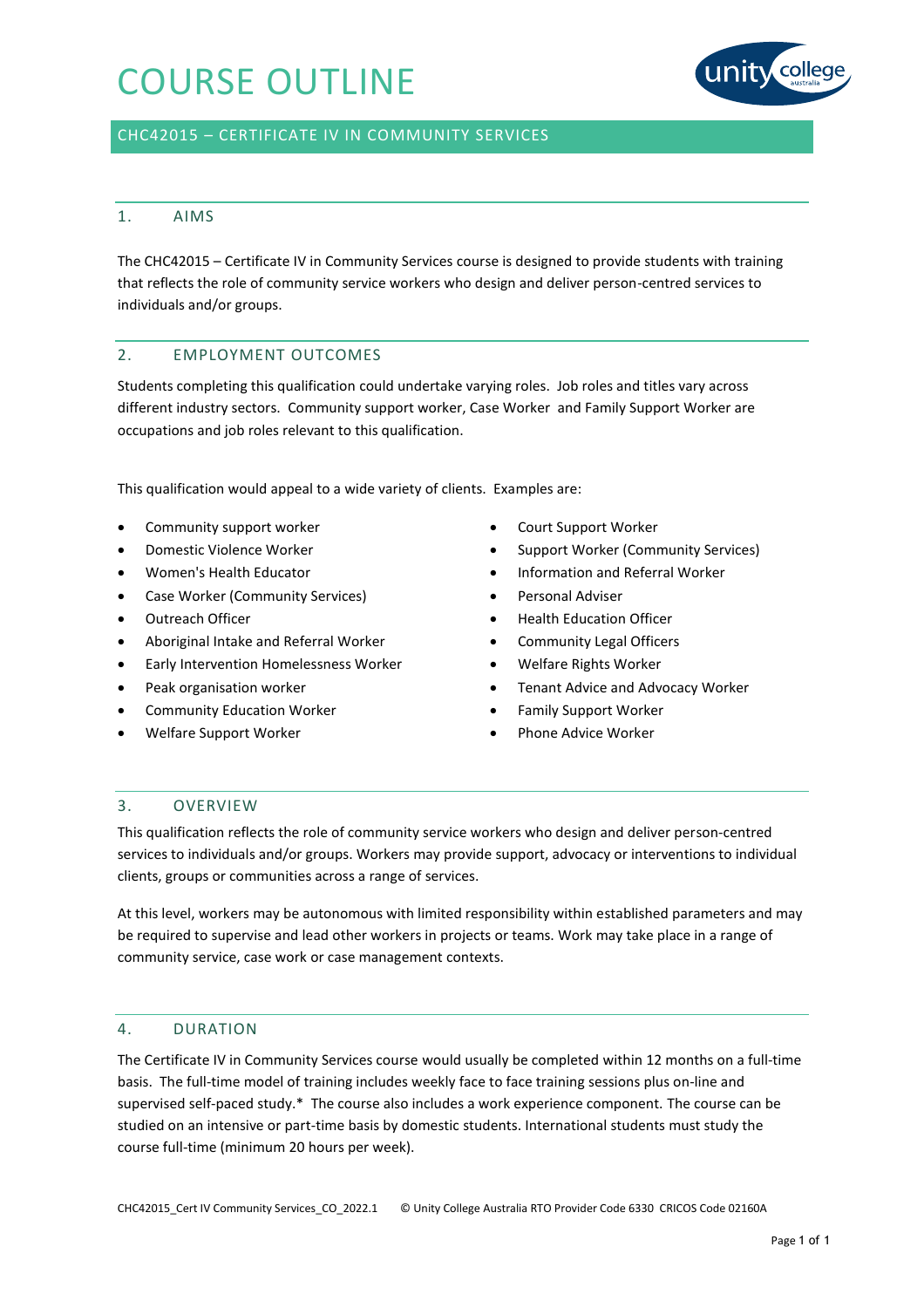

## CHC42015 – CERTIFICATE IV IN COMMUNITY SERVICES

\*Note: the college reserves the right to adjust the delivery mode if required for some or all students due to changes in government restrictions or guidelines, for example during the COVID-19 pandemic. Approval forindividual students to study online must be obtained from the college. All assessment requirements must still be met.

### 5. COSTS 2022

| <b>APPLICATION FEE</b> |       |
|------------------------|-------|
| Domestic Students      | \$150 |
| International Students | \$300 |

#### ACADEMIC FEES

| Domestic Students - Full time                      | \$4,000  |  |
|----------------------------------------------------|----------|--|
| Domestic Students - Intensive/Part time            | \$2,500  |  |
| Domestic students - Individual unit accredited     | \$300    |  |
| Domestic students - Individual unit non-accredited | \$175    |  |
| International Students - Full time course          | \$12,000 |  |
|                                                    |          |  |

*Note: The College reserves the right to alter fees prior to the start of each academic semester.* 

*Course fees apply to both face to face and online delivery modes.* 

*Unity College Australia policies and procedures, including Refunds and Complaints and Appeals, are outlined in the college Handbook and are available on the college website www.unity.edu.au*

### 6. ENTRY REQUIREMENTS

There are no minimum admission requirements to this course in terms of prior study or experience in Community Services. However applicants who wish to commence this course need to have the required skills and knowledge to undertake the qualification at this level e.g. completion of Year 12 or equivalent and a general command of spoken and written English to be able to meet industry standards for communication.

General requirements for entry are:

- A completed student application form.
- Provide evidence of Language, literacy and numeracy (LLN) skills:
	- International Students: IELTS minimum average level 5.5 (or equivalent)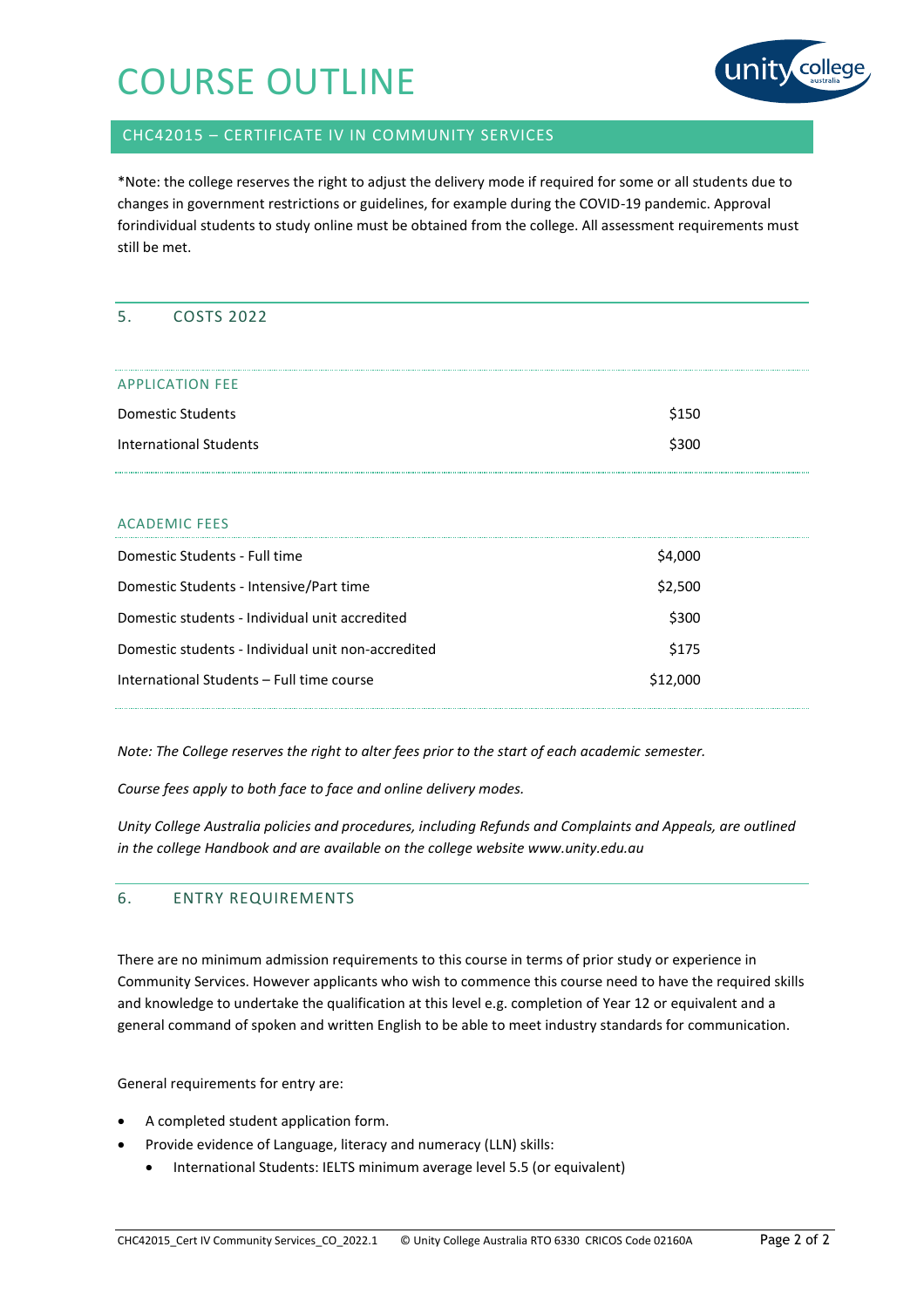

## CHC42015 – CERTIFICATE IV IN COMMUNITY SERVICES

- Australian Students: advised LLN evidence may include a Senior Secondary Certificate of Education, or competence in LLN at the Australian Core Skills Framework (ACSF) Exit Level 3, or equivalent
- Students should have basic computing skills including the ability to use a word processing package at an elementary level and be able to access the internet.

### 7. TRAINING PROCESS

Unity College Australia uses a wide variety of training methods. Actual delivery modes and training and assessment materials may be adapted as needed in order to meet the needs of different student groups. This will be done in consultation with the trainer.

The Certificate IV in Community Services includes weekly face to face training sessions, supervised self-paced study, on-line study and work experience.

- Full-time delivery (suitable for international and domestic students) consisting of a minimum 20 hours per week:
	- $\circ$  weekly face to face classes, supervised study and work experience\* typically offered over 2 days per week (total 14 hours duration)
	- o on-line training and assessment (6 hours/week)
	- o \*work experience (80 hours implemented at average of 2 hours per week for approximately 40 weeks or by intensives).
- Intensive/part time delivery models (suitable for domestic students):
	- o A series of intensive modules, with on-line and self-paced learning plus work experience
	- o Evening/day sessions with on-line and self-paced learning plus work experience

Work experience is undertaken in local community service organisations. This may be on a regular weekly basis or in blocks of several days depending on the organisation.

Unity College Australia adopts adult-learning principles, and all students are treated as adult learners. Participants in this program are therefore expected to take charge of their own learning process. It is expected that each selected participant will be committed to meeting the requirements of the relevant course and will attend relevant classes and activities and complete all work required for assessment.

It is expected that all program participants will have access to a computer. This is mandatory for successful course completion. Students are able to access computers on campus for private study.

\*Note: the college reserves the right to adjust the delivery mode if required for some or all students due to changes in government restrictions or guidelines, for example during the COVID-19 pandemic. Approval forindividual students to study online must be obtained from the college. All assessment requirements must still be met.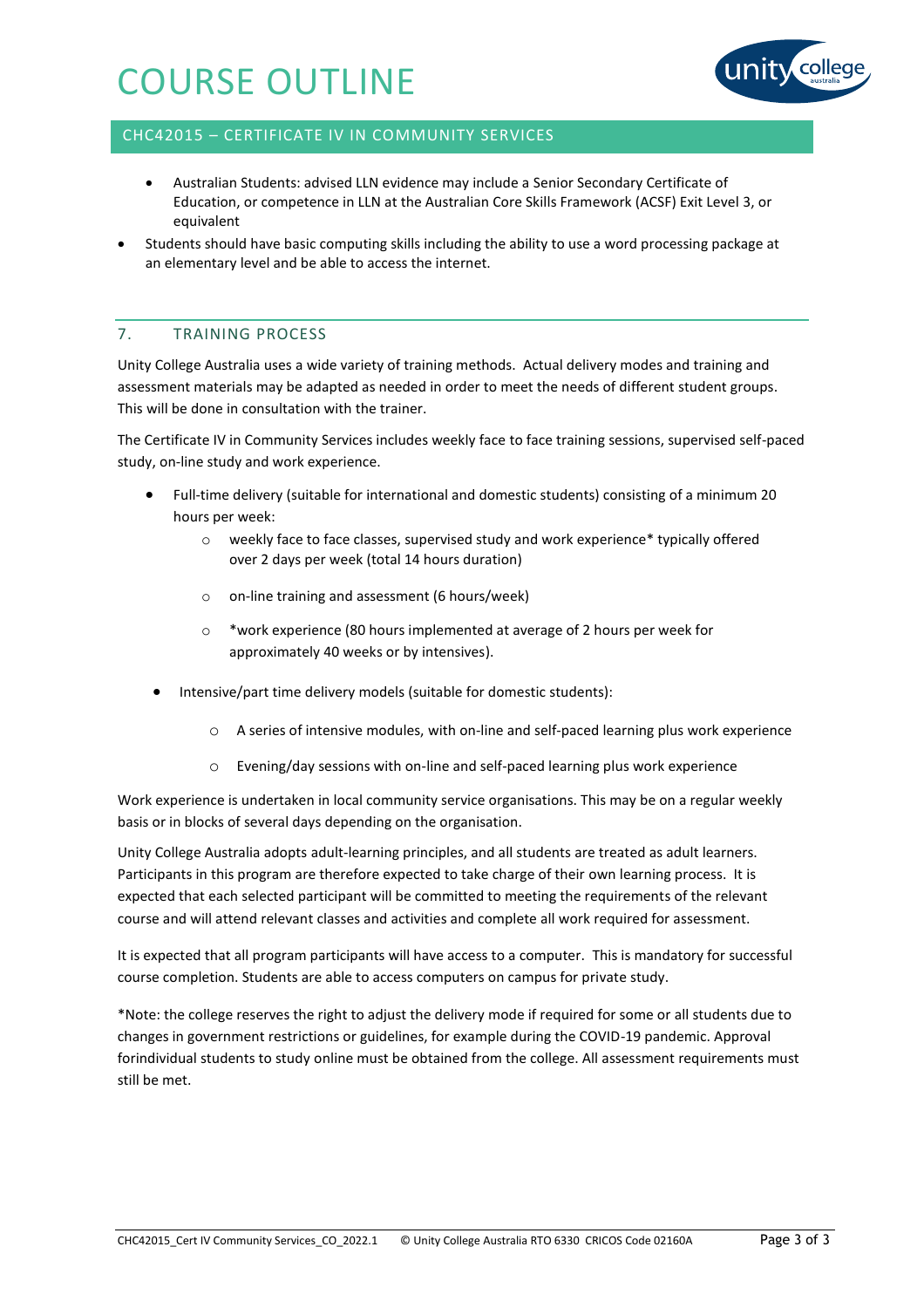# CHC42015 – CERTIFICATE IV IN COMMUNITY SERVICES

### 8. COURSE STRUCTURE

Australia has a system of national standardisation of training for many industry areas. This system is implemented through the use of training packages (groups of courses) and individual units of competency within a course. This system enables students to get automatic recognition across all accredited government and private training organisations for relevant studies undertaken at any one of them.

In order to achieve the CHC42015 – Certificate IV in Community Services a minimum of 15 units (7 Core units and 8 Elective Units) must be achieved, along with completion of 80 hours Work Experience. The course as implemented by UCA does not lead to any specialisation.

| <b>Units of</b><br>Competency                                                                              | Code      | <b>Unit Title</b>                                        |
|------------------------------------------------------------------------------------------------------------|-----------|----------------------------------------------------------|
| Core                                                                                                       | CHCDIV001 | Work with Diverse people                                 |
|                                                                                                            | CHCADV001 | Facilitate the interests and rights of clients           |
|                                                                                                            | CHCCOM402 | Use communication to build relationships                 |
|                                                                                                            | CHCCCS004 | Assess co-existing needs                                 |
|                                                                                                            | CHCLEG001 | Work legally and ethically                               |
|                                                                                                            | CHCPRP001 | Develop and maintain networks and collaborative          |
|                                                                                                            |           | partnerships                                             |
|                                                                                                            | HLTWHS003 | Maintain work health and safety                          |
| <b>Sample Electives -</b><br>a minimum of<br>eight (8) Electives<br>must be<br>completed to<br>meet course | CHCAOD001 | Work in alcohol and other drug context                   |
|                                                                                                            | CHCCCS028 | Work with people experiencing or at risk of homelessness |
|                                                                                                            | CHCSOH001 | Work with people experiencing or at risk of homelessness |
|                                                                                                            | CHCCCS017 | Provide loss and grief support                           |





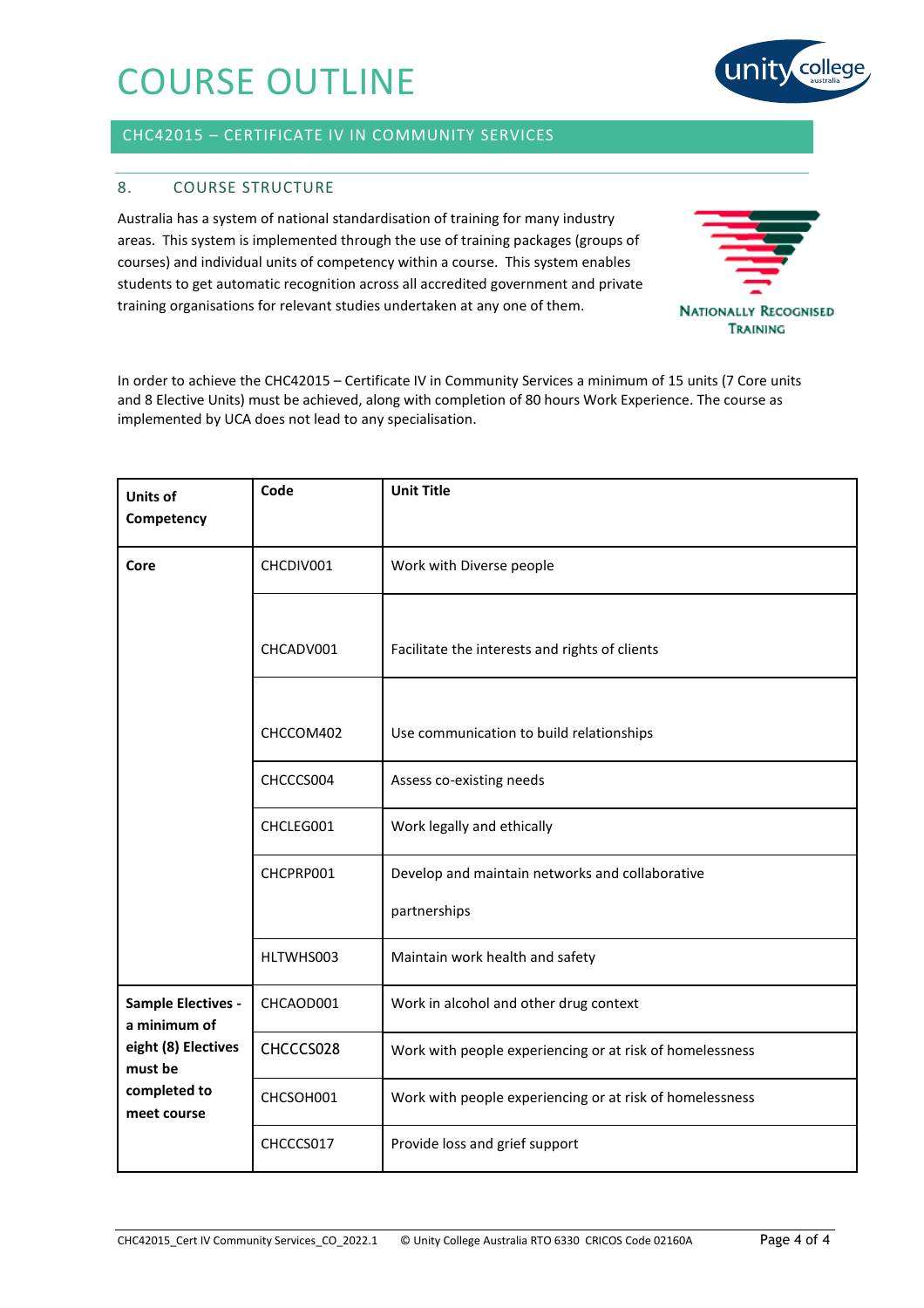

## CHC42015 – CERTIFICATE IV IN COMMUNITY SERVICES

| requirements | CHCDFV001 | Recognise and respond appropriately to domestic and family violence |
|--------------|-----------|---------------------------------------------------------------------|
|              | CHCCOM001 | Provide first point of contact                                      |
|              | CHCPAS002 | Provide pastoral and spiritual care                                 |
|              | HLTWHS006 | Manage personal stressors in the work environment                   |

#### **Packaging Rules:**

The above units of competency form a sample of units from which the training program offered by Unity College Australia will be formed. Other electives may be selected from the training package unit bank, and according to training package rules. Two units may be selected from any endorsed training package or accredited course. Choice of these or other electives enables the college to implement a flexible training plan based on specific needs of individual participants or organisations. All electives chosen will contribute to a valid, industry-supported vocational outcome. Electives are selected based on the needs of the course cohort and competency of the instructor.

#### 9. ASSESSMENT OVERVIEW

Assessment in each unit involves:

- attendance and participation
- written assignments, exercises,
- tutorial/seminar presentations, role plays (simulated workplace activities)
- journal/process diary completion as applicable
- practical fieldwork as applicable

Competency-based assessment criteria apply to grading. The final ccademic transcript will show the following results for each unit.

- C Competent
- NYC Not Yet Competent

Students who successfully complete the following requirements will be recommended for graduation:

- Satisfactory completion of all relevant academic requirements
- Payment of all outstanding fees owing to Unity College Australia
- Return of all college resources including library books
- Maintained a satisfactory level of conduct and attendance during his/her time at College